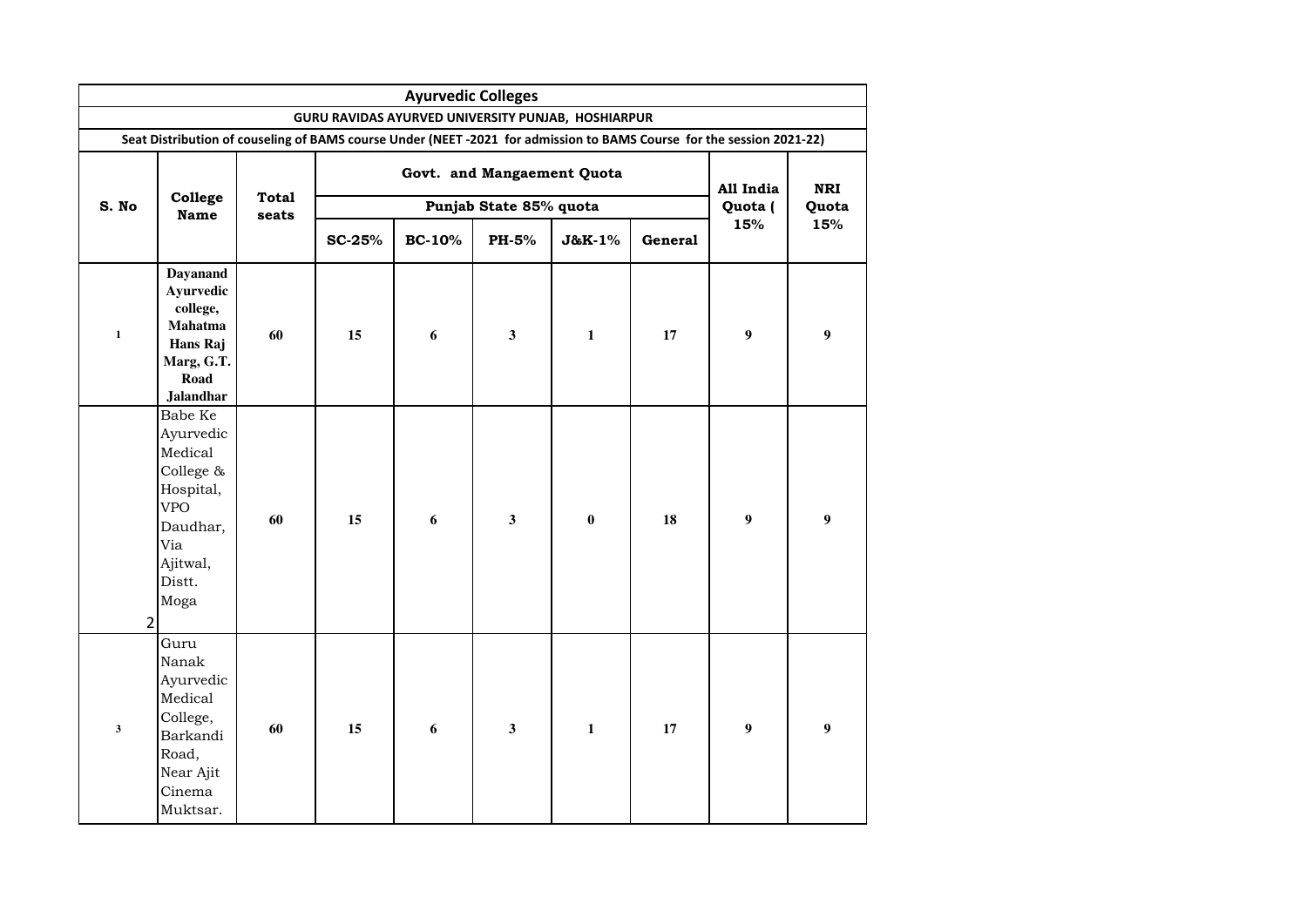| Shri<br>Lakshmi<br>Narayan<br>Ayurvedic<br>College,<br>O/S                                                                                   | 60                                        | 15 | $\boldsymbol{6}$ | $\mathbf{3}$ | $\pmb{0}$    | 18 | $\boldsymbol{9}$ | $\boldsymbol{9}$ |
|----------------------------------------------------------------------------------------------------------------------------------------------|-------------------------------------------|----|------------------|--------------|--------------|----|------------------|------------------|
| Lohgarh<br>Gate,<br>4 Amritsar                                                                                                               |                                           |    |                  |              |              |    |                  |                  |
| College,<br>(For<br>Women),<br>$5\phantom{.0}$<br>Road,<br>Muktsar                                                                           | Mai Bhago<br>Ayurvedic<br>60<br>Ferozepur | 15 | 6                | $\mathbf{3}$ | $\mathbf{1}$ | 17 | $\boldsymbol{9}$ | $\boldsymbol{9}$ |
| Shaheed<br>Kartar<br>Singh<br>Sarabha<br>Medical<br>College &<br>Hospital,<br><b>VPO</b><br>Sarabha,<br>Distt.<br>Ludhiana<br>6 <sup>1</sup> | Ayurvedic<br>60                           | 15 | 6                | $\mathbf{3}$ | $\pmb{0}$    | 18 | $\boldsymbol{9}$ | $\boldsymbol{9}$ |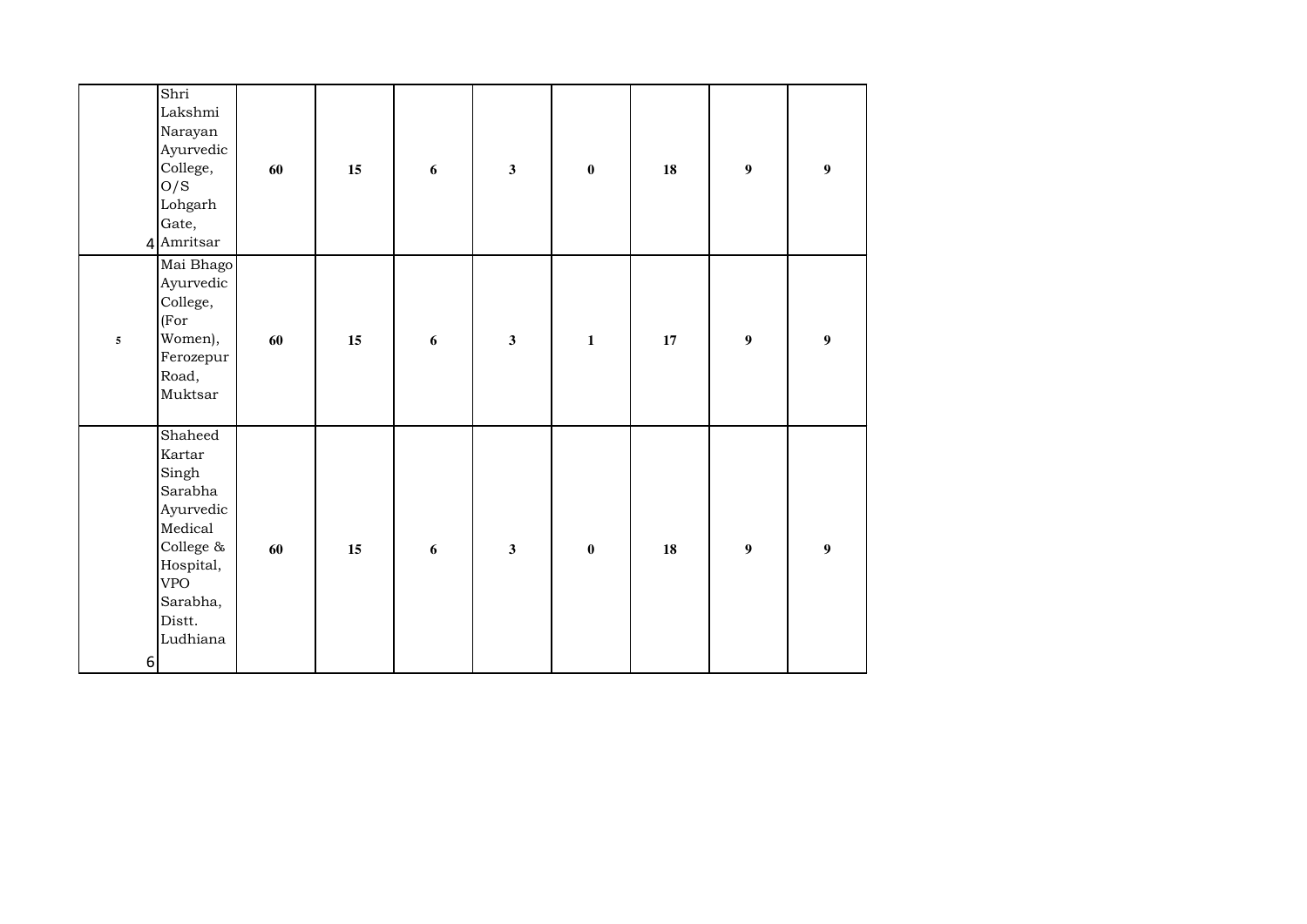| $\overline{\mathbf{7}}$ | Sri Satya<br>Sai<br>Murlidhar<br>Ayurvedic<br>College,<br>G.T. Road,<br><b>VPO</b><br>Dunike,<br>Moga                                                   | 60 | 15 | $\boldsymbol{6}$ | $\overline{\mathbf{3}}$ | $\mathbf{1}$ | 17     | $\boldsymbol{9}$ | $\boldsymbol{9}$ |
|-------------------------|---------------------------------------------------------------------------------------------------------------------------------------------------------|----|----|------------------|-------------------------|--------------|--------|------------------|------------------|
| 8 <sup>1</sup>          | Smt.<br>Urmila<br>Devi<br>College of<br>Medical<br>Sciences<br>$\delta$<br>Hospital,<br><b>VPO</b><br>Kharkan,<br>Una Road,<br>Hoshiarpu<br>$\mathbf r$ | 60 | 15 | $\boldsymbol{6}$ | $\overline{\mathbf{3}}$ | $\bf{0}$     | 18     | $\boldsymbol{9}$ | $\boldsymbol{9}$ |
| $\boldsymbol{9}$        | Saint<br>Sahara<br>Ayurvedic<br>Medical<br>College $\&$<br>Hospital,<br>Kot<br>Shameer,<br><b>Bathinda</b>                                              | 60 | 15 | $\boldsymbol{6}$ | $\overline{\mathbf{3}}$ | $\mathbf 1$  | $17\,$ | $\boldsymbol{9}$ | $\boldsymbol{9}$ |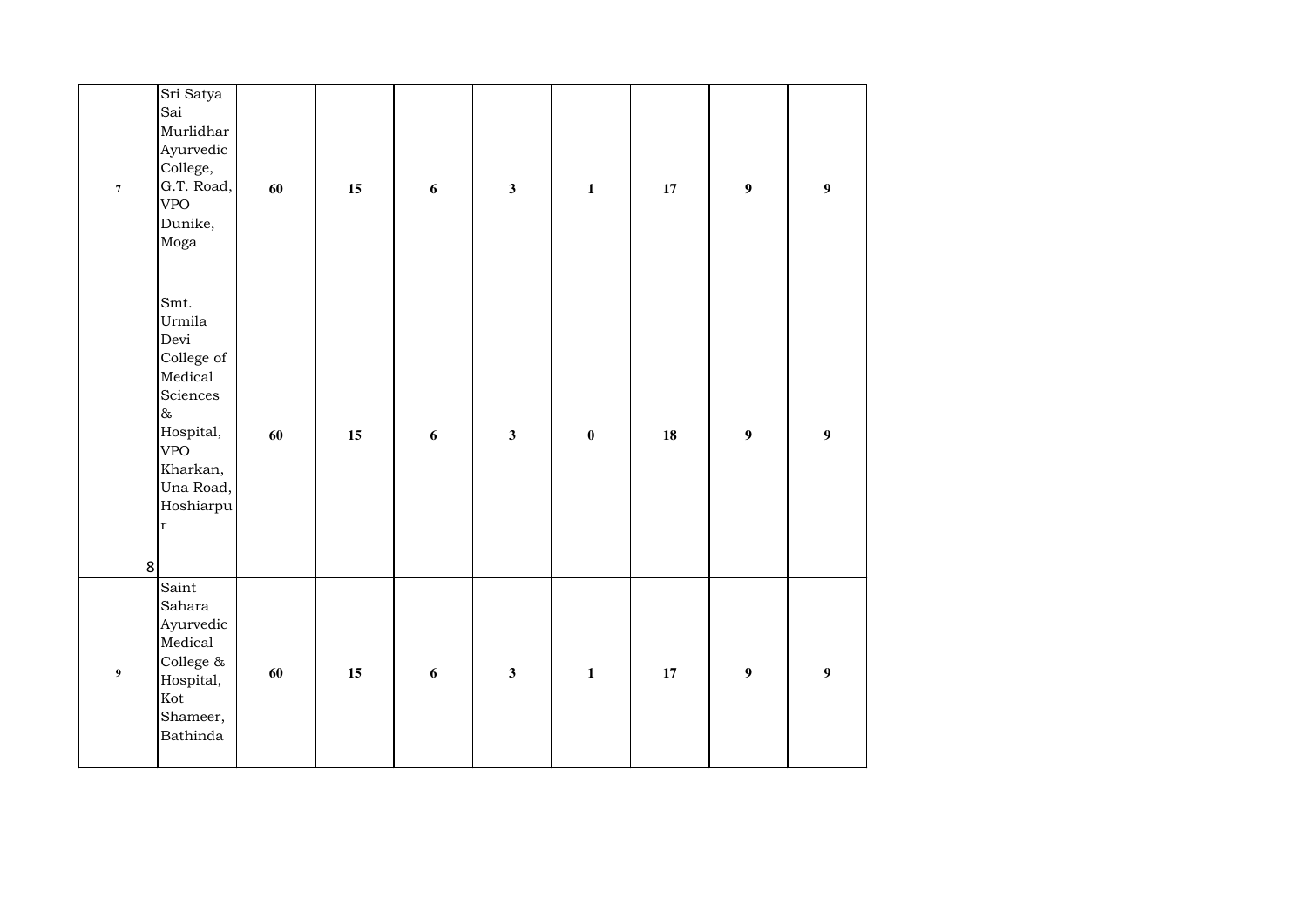| 10         | Guru<br>Nanak<br>Ayurvedic<br>Medical<br>College $\&$<br>Research<br>Institute,<br>Malerkotla<br>Road, VPO<br>Gopalpur,<br>Distt.<br>Ludhiana | 60 | 15 | $\boldsymbol{6}$ | $\overline{\mathbf{3}}$ | $\bf{0}$         | 18 | $\boldsymbol{9}$ | $\boldsymbol{9}$ |
|------------|-----------------------------------------------------------------------------------------------------------------------------------------------|----|----|------------------|-------------------------|------------------|----|------------------|------------------|
| ${\bf 11}$ | Harmony<br>Ayurvedic<br>Medical<br>College<br>and<br>Hospital,<br>Ferozpur                                                                    | 60 | 15 | $\boldsymbol{6}$ | $\overline{\mathbf{3}}$ | $\mathbf{1}$     | 17 | $\boldsymbol{9}$ | $\boldsymbol{9}$ |
| 12         | Baba Hira<br>Dass ji<br>Ayurvedic<br>Medical<br>College $\&$<br>Hospital<br>V.P.O<br>Badal,<br>Muktsar                                        | 60 | 15 | $\boldsymbol{6}$ | $\overline{\mathbf{3}}$ | $\boldsymbol{0}$ | 18 | $\boldsymbol{9}$ | $\boldsymbol{9}$ |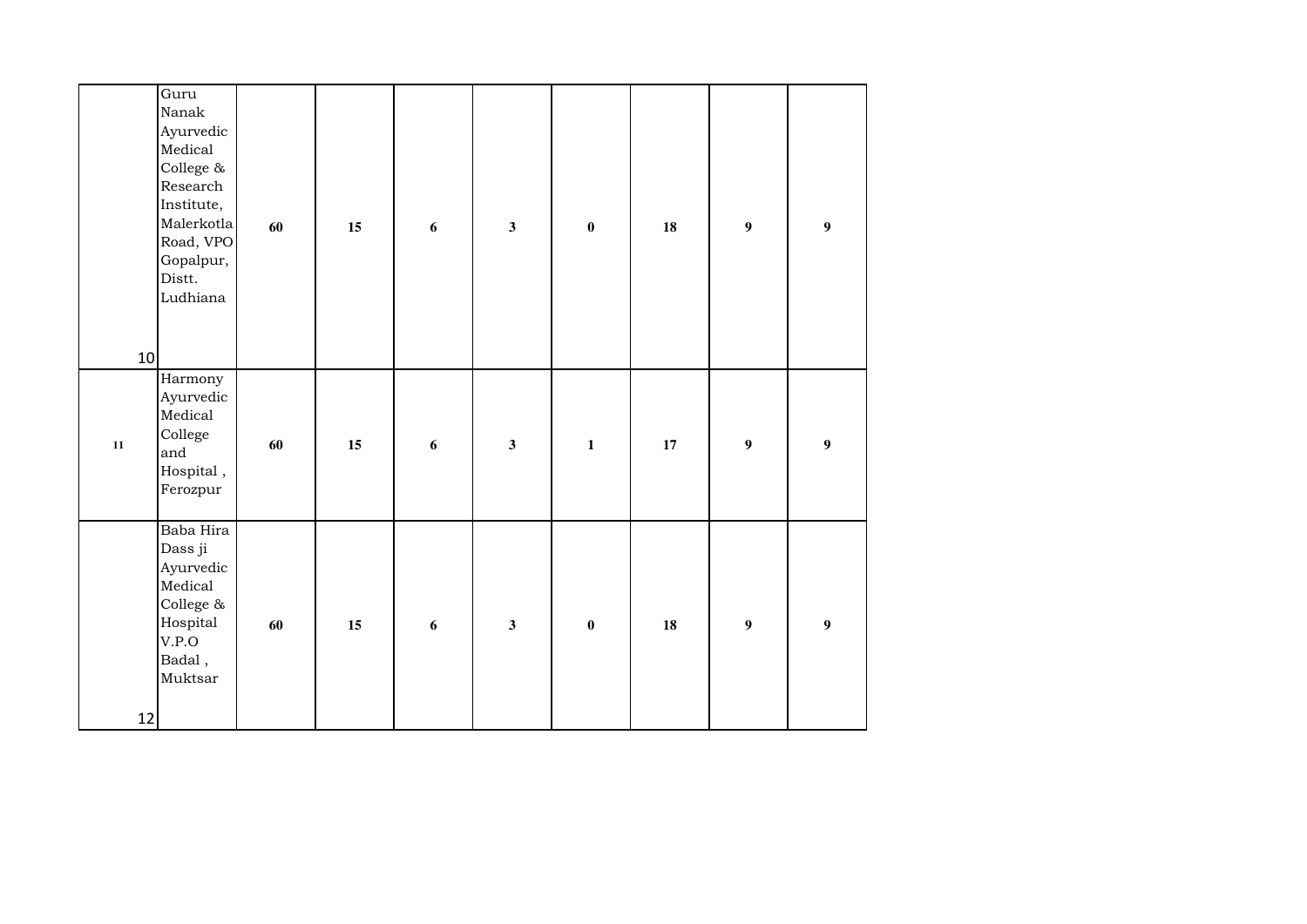| 13 | Saraswati<br>Ayurvedic<br>Hospital &<br>Medical<br>College,<br>Tehsil<br>Kharar,<br>Mohali                | 60  | $15\,$ | $\boldsymbol{6}$ | $\overline{\mathbf{3}}$ | $\mathbf 1$  | $17\,$ | $\boldsymbol{9}$ | $\boldsymbol{9}$ |
|----|-----------------------------------------------------------------------------------------------------------|-----|--------|------------------|-------------------------|--------------|--------|------------------|------------------|
| 14 | Khalsa<br>Ayurvedic<br>Medical<br>College &<br>Hospital,<br>V.P.O<br>Nangal<br>Kalan<br>District<br>Mansa | 60  | 15     | $\boldsymbol{6}$ | $\mathbf{3}$            | $\mathbf{1}$ | 17     | $\boldsymbol{9}$ | $\boldsymbol{9}$ |
|    | <b>Total</b>                                                                                              | 840 | 210    | 84               | 42                      | 8            | 244    | 126              | 126              |

|                                                       | <b>Homoeopathic Colleges</b>                                                                                         |                |          |                        |              |               |         |                  |     |  |  |  |  |  |
|-------------------------------------------------------|----------------------------------------------------------------------------------------------------------------------|----------------|----------|------------------------|--------------|---------------|---------|------------------|-----|--|--|--|--|--|
| GURU RAVIDAS AYURVED UNIVERSITY PUNJAB, HOSHIARPUR    |                                                                                                                      |                |          |                        |              |               |         |                  |     |  |  |  |  |  |
|                                                       | Seat Distribution of couseling of BHMS course Under (NEET-2021 for admission to BHMS Course for the session 2021-22) |                |          |                        |              |               |         |                  |     |  |  |  |  |  |
| Govt. and Mangaement Quota<br>All India<br><b>NRI</b> |                                                                                                                      |                |          |                        |              |               |         |                  |     |  |  |  |  |  |
| S. No                                                 | College<br>Name                                                                                                      | Total<br>seats |          | Punjab State 85% quota | Quota (      | Quota         |         |                  |     |  |  |  |  |  |
|                                                       |                                                                                                                      |                | $SC-25%$ | $BC-10%$               | <b>PH-5%</b> | $J$ &K- $1\%$ | General | 15%              | 15% |  |  |  |  |  |
| $\mathbf{1}$                                          | Homoeop<br>athic<br>Medical<br>College<br>Abohar                                                                     | 60             | 15       | 6                      | 3            | 1             | 17      | $\boldsymbol{9}$ | 9   |  |  |  |  |  |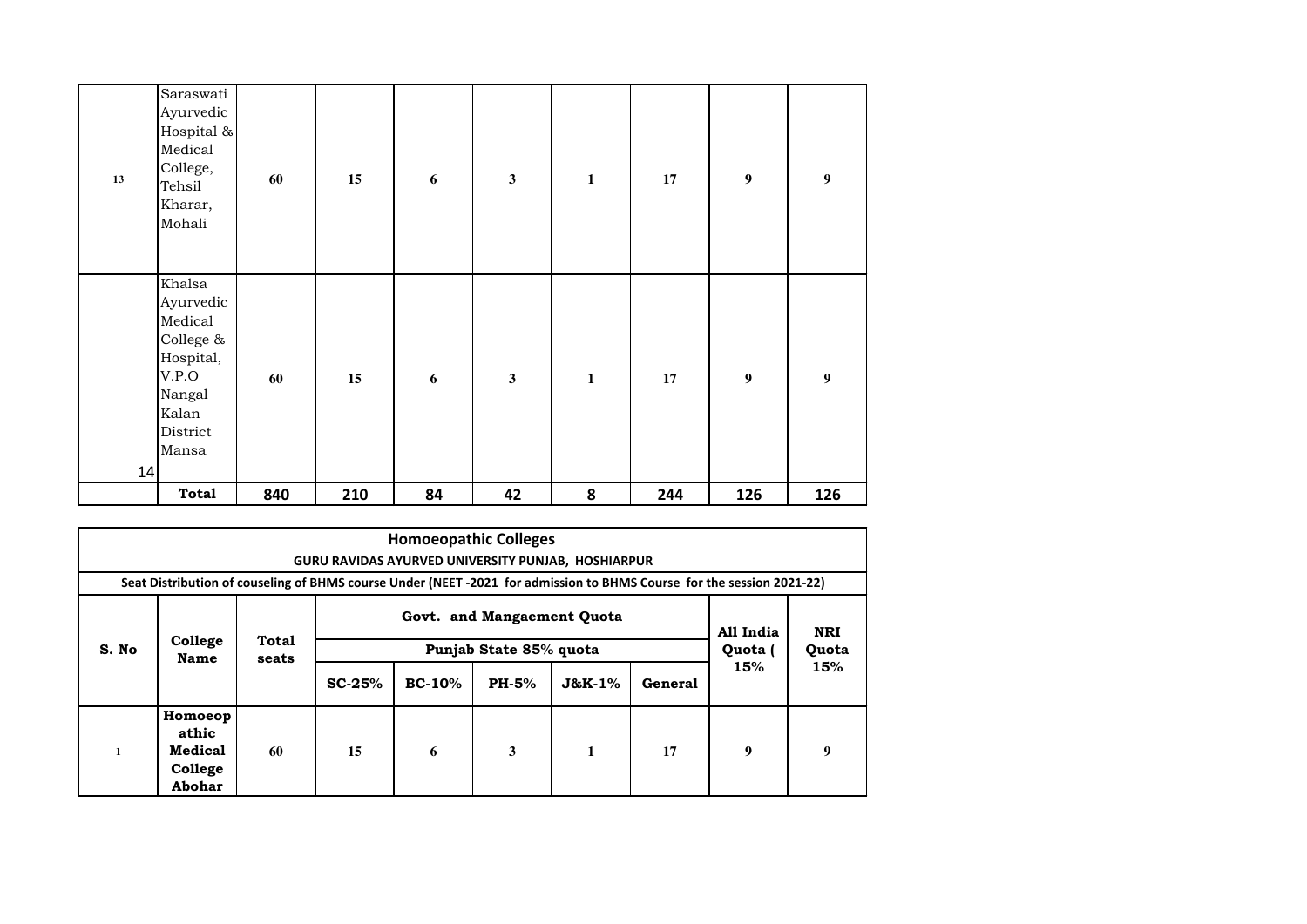|              | Sri Guru<br>Nanak<br>Dev<br>Homoeopa<br>thic<br>Medical<br>College,<br>Canal<br>Road,<br>Barewal,<br>Near Ayali<br>Kalan,<br>Near P<br>AU,<br>2 Ludhiana | 60  | 15 | $\boldsymbol{6}$ | $\overline{\mathbf{3}}$ | $\bf{0}$     | ${\bf 18}$ | $\boldsymbol{9}$ | $\boldsymbol{9}$ |
|--------------|----------------------------------------------------------------------------------------------------------------------------------------------------------|-----|----|------------------|-------------------------|--------------|------------|------------------|------------------|
| $\mathbf{3}$ | Lord<br>Mahavira<br>Homoeopa<br>thic<br>Medical<br>College,<br>Ludhiana                                                                                  | 50  | 13 | $\sqrt{5}$       | $\overline{\mathbf{3}}$ | $\mathbf{1}$ | 12         | $\bf{8}$         | $\bf 8$          |
|              | <b>Total</b>                                                                                                                                             | 170 | 43 | 17               | $\boldsymbol{9}$        | $\mathbf{2}$ | 47         | 26               | 26               |